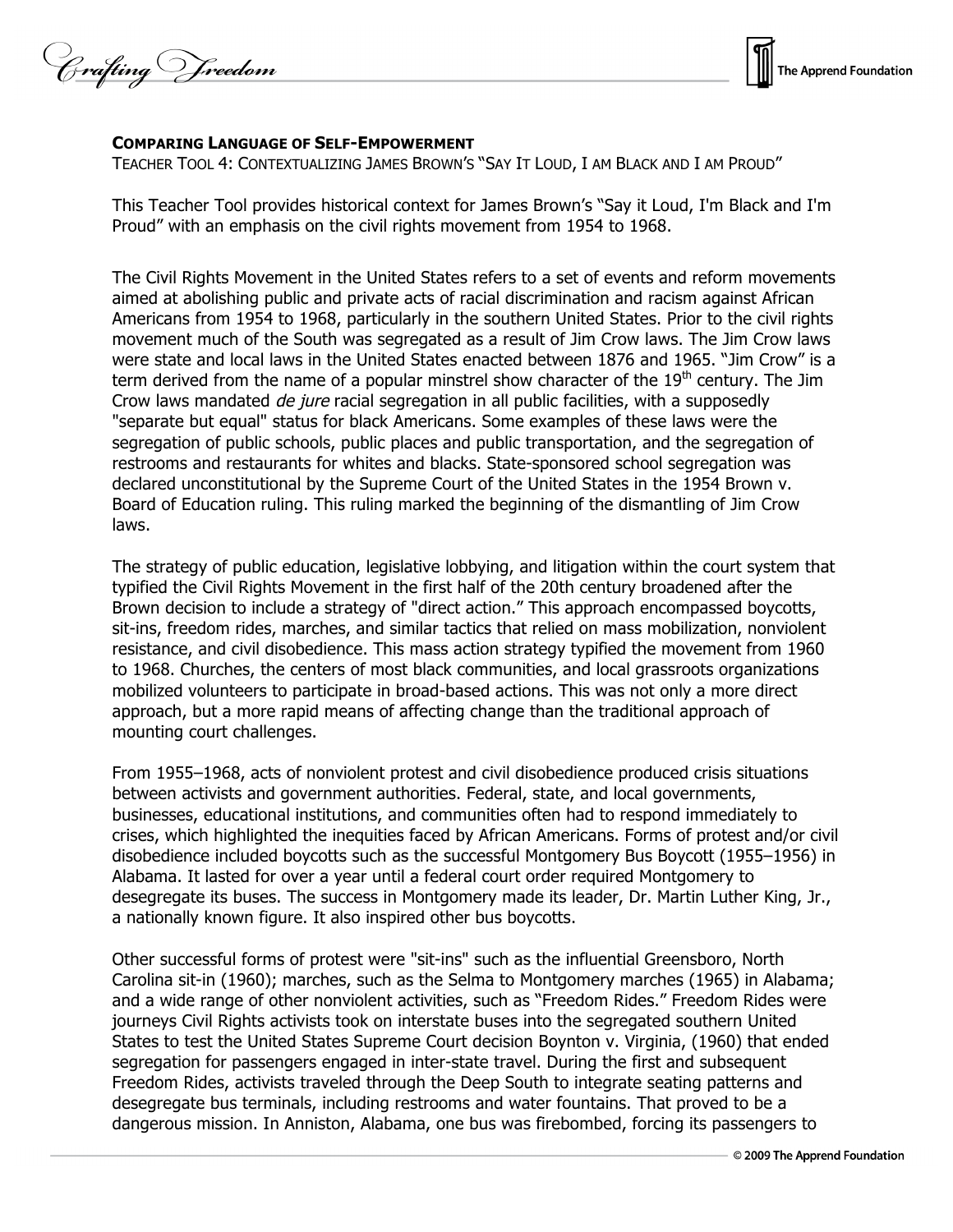flee for their lives. In Birmingham, Alabama, an FBI informant reported that Public Safety Commissioner Eugene "Bull" Connor gave Ku Klux Klan members fifteen minutes to attack an incoming group of freedom riders before having police "protect" them.

Martin Luther King, Jr. worked closely with the Attorney General Robert Kennedy and Present John F. Kennedy. It was at Robert Kennedy's insistence, through conversations with King and others, that President Kennedy came to recognize the fundamental nature of electoral reform and suffrage—the need for black Americans to actively engage not only in protest, but in political dialogue at the highest levels. Over time, the President gained King's respect and trust, through the efforts of Robert Kennedy who was the President's key advisor on matters of racial equality. Assassination cut short the careers of both the Kennedy brothers and Dr. Martin Luther King, Jr. Yet, the essential groundwork of the Civil Rights Act of 1964 had been initiated before John F. Kennedy was assassinated. The need for political and administrative reform had been driven home on Capitol Hill by the combined efforts of the Kennedy brothers, Dr. King (and other leaders), and President Lyndon Johnson. On December 10, 1964, Dr. Martin Luther King, Jr. was awarded the Nobel Peace Prize at the age of 35, becoming the youngest recipient of the award.

There were several key legislative achievements during this phase of the Civil Rights Movement: the passage of Civil Rights Act of 1964, that banned discrimination based on "race, color, religion, or national origin" in employment practices and public accommodations; the Voting Rights Act of 1965, that restored and protected voting rights; the Immigration and Nationality Services Act of 1965, that dramatically opened entry to the U.S. to immigrants other than traditional European groups; and the Civil Rights Act of 1968, that banned discrimination in the sale or rental of housing. African Americans re-entered politics in the South, and across the country young people were inspired to action.